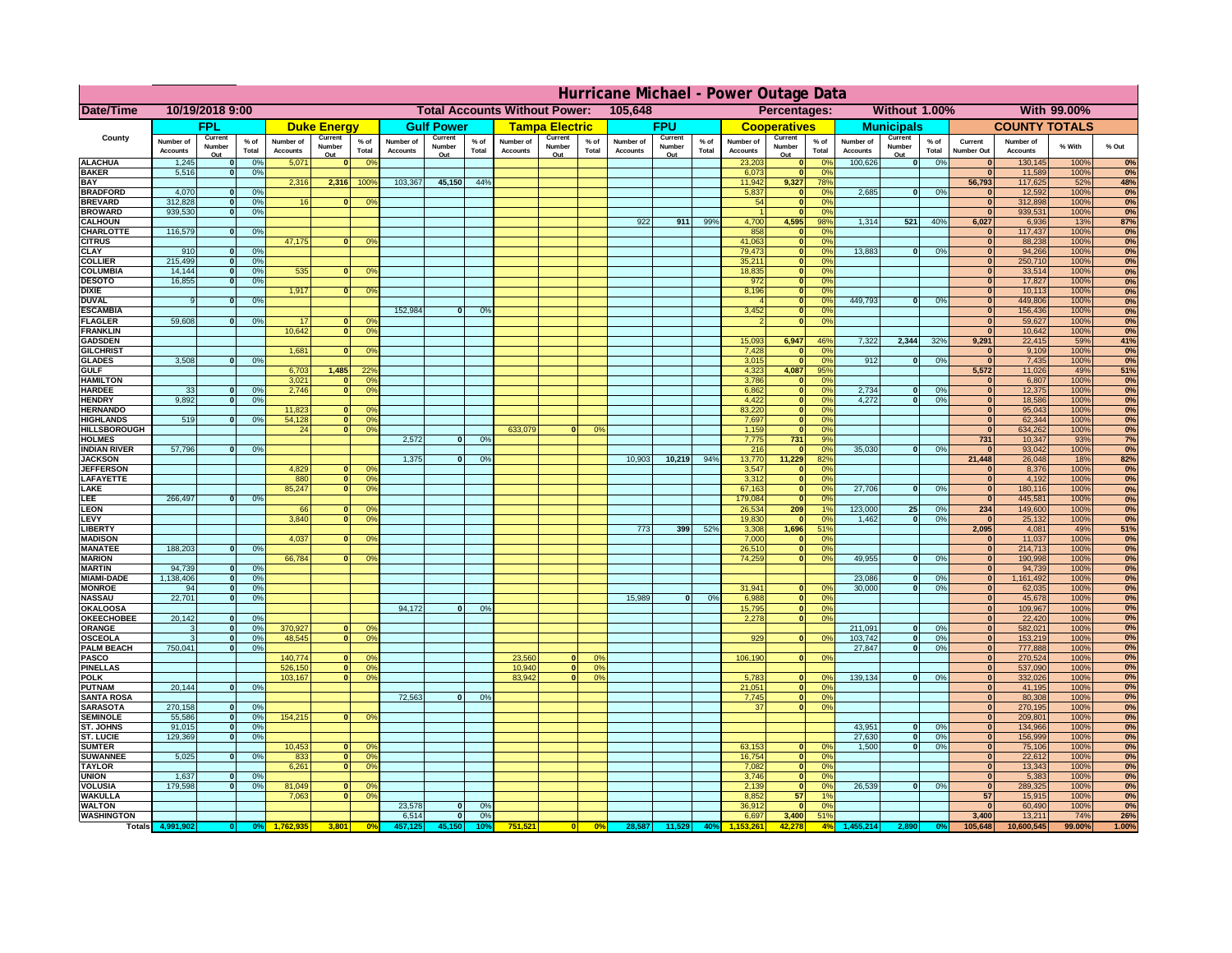# 10/19/2018 9:00 AM Hurricane Michael

| <b>Power Provider</b>                   | <b>County</b>       | <b>Number of Customers</b> | <b>Current Number Out</b> | <b>Outage Percentage</b> | <b>Estimated Restore Time</b> |
|-----------------------------------------|---------------------|----------------------------|---------------------------|--------------------------|-------------------------------|
|                                         |                     |                            |                           |                          |                               |
| <b>Gulf Power Company</b>               | BAY                 | 103,367                    | 45,150                    | 43.68%                   | >5 days                       |
| West Florida Electric Cooperative, Inc. | <b>JACKSON</b>      | 13,723                     | 11,182                    | 81.48%                   | >5 days                       |
| Florida Public Utilities Corporation    | <b>JACKSON</b>      | 10,903                     | 10,219                    | 93.73%                   | >5 days                       |
| Gulf Coast Electric Cooperative, Inc.   | BAY                 | 11,942                     | 9,327                     | 78.10%                   | >5 days                       |
| Talquin Electric Cooperative, Inc.      | GADSDEN             | 15,093                     | 6,947                     | 46.03%                   | 72                            |
| Gulf Coast Electric Cooperative, Inc.   | <b>GULF</b>         | 4,323                      | 4,087                     | 94.54%                   | >5 days                       |
|                                         |                     |                            |                           |                          |                               |
| West Florida Electric Cooperative, Inc. | <b>WASHINGTON</b>   | 4,260                      | 3,018                     | 70.85%                   | >5 days                       |
| West Florida Electric Cooperative, Inc. | CALHOUN             | 2,852                      | 2,752                     | 96.49%                   | >5 days                       |
| <b>Duke Energy</b>                      | BAY                 | 2,316                      | 2,316                     | 100.00%                  | <b>TBD</b>                    |
| Gulf Coast Electric Cooperative, Inc.   | CALHOUN             | 1,848                      | 1,843                     | 99.73%                   | >5 days                       |
| City of Quincy                          | <b>GADSDEN</b>      | 4,768                      | 1,821                     | 38.19%                   | $>72$                         |
| Talquin Electric Cooperative, Inc.      | LIBERTY             | 3,308                      | 1,696                     | 51.27%                   | >5 days                       |
| <b>Duke Energy</b>                      | <b>GULF</b>         | 6,703                      | 1,485                     | 22.15%                   | TBD                           |
|                                         |                     |                            |                           |                          |                               |
| Florida Public Utilities Corporation    | CALHOUN             | 922                        | 911                       | 98.81%                   | >5 days                       |
| West Florida Electric Cooperative, Inc. | <b>HOLMES</b>       | 7,482                      | 731                       | 9.77%                    | >5 days                       |
| Chattahoochee Electric                  | GADSDEN             | 1,163                      | 523                       | 44.97%                   | >5 days                       |
| City of Blountstown                     | CALHOUN             | 1,314                      | 521                       | 39.65%                   | >5 days                       |
| Florida Public Utilities Corporation    | LIBERTY             | 773                        | 399                       | 51.62%                   | >5 days                       |
| Gulf Coast Electric Cooperative, Inc.   | <b>WASHINGTON</b>   | 2,437                      | 382                       | 15.68%                   | >5 days                       |
|                                         |                     |                            |                           |                          |                               |
| Talquin Electric Cooperative, Inc.      | LEON                | 26,534                     | 209                       | 0.79%                    | 48                            |
| Talquin Electric Cooperative, Inc.      | <b>WAKULLA</b>      | 8,852                      | 57                        | 0.64%                    | 24                            |
| Gulf Coast Electric Cooperative, Inc.   | <b>JACKSON</b>      | 47                         | 47                        | 100.00%                  | >5 days                       |
| City of Tallahassee                     | <b>LEON</b>         | 123,000                    | 25                        | 0.02%                    | 48                            |
| Central Florida Electric Cooperative    | <b>ALACHUA</b>      | 875                        | $\pmb{0}$                 | 0.00%                    | TBD                           |
| Central Florida Electric Cooperative    | <b>DIXIE</b>        | 7,595                      | $\pmb{0}$                 | 0.00%                    | <b>TBD</b>                    |
|                                         |                     |                            |                           |                          |                               |
| Central Florida Electric Cooperative    | <b>GILCHRIST</b>    | 7,424                      | $\mathbf 0$               | 0.00%                    | Restored                      |
| Central Florida Electric Cooperative    | LAFAYETTE           | 9                          | $\pmb{0}$                 | 0.00%                    | <b>TBD</b>                    |
| Central Florida Electric Cooperative    | LEVY                | 17,513                     | 0                         | 0.00%                    | Restored                      |
| Central Florida Electric Cooperative    | <b>MARION</b>       | 9                          | $\pmb{0}$                 | 0.00%                    | <b>TBD</b>                    |
| Choctawhatchee Electric Cooperative     | <b>HOLMES</b>       | 293                        | $\mathbf 0$               | 0.00%                    | Restored                      |
| Choctawhatchee Electric Cooperative     | <b>OKALOOSA</b>     | 15,795                     | $\mathbf 0$               | 0.00%                    | Restored                      |
|                                         |                     |                            |                           |                          |                               |
| Choctawhatchee Electric Cooperative     | SANTA ROSA          | 201                        | 0                         | 0.00%                    | Restored                      |
| Choctawhatchee Electric Cooperative     | <b>WALTON</b>       | 36,812                     | $\mathbf 0$               | 0.00%                    | Restored                      |
| City of Alachua                         | <b>ALACHUA</b>      | 4,426                      | 0                         | 0.00%                    | TBD                           |
| City of Bartow                          | <b>POLK</b>         | 11,790                     | $\mathbf 0$               | 0.00%                    | <b>TBD</b>                    |
| City of Bushnell                        | <b>SUMTER</b>       | 1,500                      | 0                         | 0.00%                    | TBD                           |
| City of Clewiston                       | <b>HENDRY</b>       | 4,272                      | $\mathbf 0$               | 0.00%                    | <b>TBD</b>                    |
|                                         |                     |                            |                           |                          |                               |
| City of Fort Meade                      | <b>POLK</b>         | 2,379                      | $\pmb{0}$                 | 0.00%                    | TBD                           |
| City of Havana                          | <b>GADSDEN</b>      | 1,391                      | $\mathbf 0$               | 0.00%                    | Restored                      |
| City of Leesburg                        | LAKE                | 22,000                     | $\pmb{0}$                 | 0.00%                    | TBD                           |
| City of Moore Haven                     | <b>GLADES</b>       | 912                        | $\mathbf 0$               | 0.00%                    | <b>TBD</b>                    |
| City of Mount Dora                      | LAKE                | 5,706                      | 0                         | 0.00%                    | TBD                           |
| City of Newberry                        | <b>ALACHUA</b>      | 1,727                      | $\pmb{0}$                 | 0.00%                    | <b>TBD</b>                    |
| City of Starke                          | <b>BRADFORD</b>     | 2,685                      | 0                         | 0.00%                    | TBD                           |
|                                         |                     |                            | $\pmb{0}$                 |                          | <b>TBD</b>                    |
| City of Vero Beach                      | <b>INDIAN RIVER</b> | 35,030                     |                           | 0.00%                    |                               |
| City of Wauchula                        | HARDEE              | 2,734                      | 0                         | 0.00%                    | <b>TBD</b>                    |
| City of Williston                       | LEVY                | 1,462                      | $\pmb{0}$                 | 0.00%                    | <b>TBD</b>                    |
| City of Winter Park                     | ORANGE              | 13,941                     | $\mathbf 0$               | 0.00%                    | TBD                           |
| Clay Electric Cooperative               | <b>ALACHUA</b>      | 22,328                     | $\pmb{0}$                 | 0.00%                    | TBD                           |
| Clay Electric Cooperative               | <b>BAKER</b>        | 2,476                      | 0                         | 0.00%                    | TBD                           |
| Clay Electric Cooperative               | <b>BRADFORD</b>     | 5,837                      | $\pmb{0}$                 | 0.00%                    | <b>TBD</b>                    |
|                                         |                     |                            |                           |                          |                               |
| Clay Electric Cooperative               | <b>CLAY</b>         | 79,473                     | 0                         | 0.00%                    | TBD                           |
| Clay Electric Cooperative               | <b>COLUMBIA</b>     | 16,922                     | $\pmb{0}$                 | 0.00%                    | TBD                           |
| Clay Electric Cooperative               | <b>DUVAL</b>        | 4                          | 0                         | 0.00%                    | TBD                           |
| Clay Electric Cooperative               | <b>FLAGLER</b>      | $\overline{2}$             | $\pmb{0}$                 | 0.00%                    | TBD                           |
| Clay Electric Cooperative               | <b>GILCHRIST</b>    | 4                          | 0                         | 0.00%                    | TBD                           |
| Clay Electric Cooperative               | LAKE                | 2,239                      | 0                         | 0.00%                    | <b>TBD</b>                    |
| Clay Electric Cooperative               | LEVY                | 712                        | 0                         | 0.00%                    | TBD                           |
|                                         |                     |                            |                           |                          |                               |
| Clay Electric Cooperative               | <b>MARION</b>       | 16,301                     | $\pmb{0}$                 | 0.00%                    | <b>TBD</b>                    |
| Clay Electric Cooperative               | PUTNAM              | 21,051                     | 0                         | 0.00%                    | TBD                           |
| Clay Electric Cooperative               | SUWANNEE            | 5                          | $\pmb{0}$                 | 0.00%                    | <b>TBD</b>                    |
| Clay Electric Cooperative               | <b>UNION</b>        | 3,746                      | 0                         | 0.00%                    | TBD                           |
| Clay Electric Cooperative               | <b>VOLUSIA</b>      | 2,139                      | $\pmb{0}$                 | 0.00%                    | TBD                           |
| Duke Energy                             | <b>ALACHUA</b>      | 5,071                      | 0                         | 0.00%                    | Restored                      |
|                                         |                     |                            | $\pmb{0}$                 |                          |                               |
| Duke Energy                             | <b>BREVARD</b>      | 16                         |                           | 0.00%                    | Restored                      |
| Duke Energy                             | <b>CITRUS</b>       | 47,175                     | 0                         | 0.00%                    | Restored                      |
| Duke Energy                             | <b>COLUMBIA</b>     | 535                        | $\pmb{0}$                 | 0.00%                    | Restored                      |
| Duke Energy                             | <b>DIXIE</b>        | 1,917                      | 0                         | 0.00%                    | Restored                      |
| <b>Duke Energy</b>                      | <b>FLAGLER</b>      | 17                         | $\pmb{0}$                 | 0.00%                    | Restored                      |
| Duke Energy                             | <b>FRANKLIN</b>     | 10,642                     | 0                         | 0.00%                    | Restored                      |
| <b>Duke Energy</b>                      | <b>GILCHRIST</b>    | 1,681                      | $\pmb{0}$                 | 0.00%                    | Restored                      |
|                                         | <b>HAMILTON</b>     | 3,021                      | 0                         | 0.00%                    | Restored                      |
| Duke Energy                             |                     |                            |                           |                          |                               |
| <b>Duke Energy</b>                      | HARDEE              | 2,746                      | $\mathbf 0$               | 0.00%                    | Restored                      |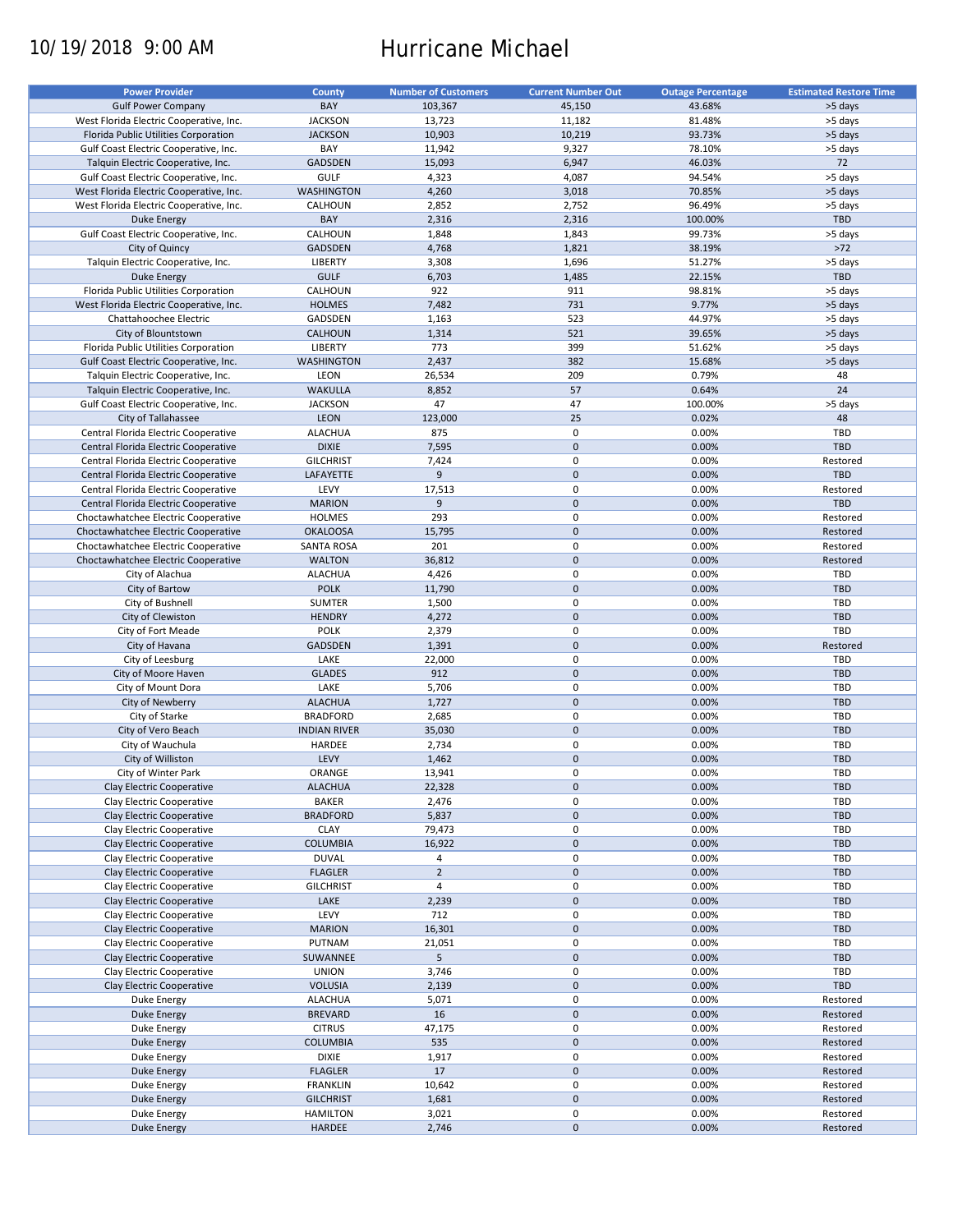### 10/19/2018 9:00 AM Hurricane Michael

| <b>Duke Energy</b>                                 | <b>HERNANDO</b>     | 11,823       | 0           | 0.00% | Restored   |
|----------------------------------------------------|---------------------|--------------|-------------|-------|------------|
| <b>Duke Energy</b>                                 | <b>HIGHLANDS</b>    | 54,128       | $\pmb{0}$   | 0.00% | Restored   |
|                                                    |                     |              |             |       |            |
| Duke Energy                                        | HILLSBOROUGH        | 24           | 0           | 0.00% | Restored   |
| <b>Duke Energy</b>                                 | <b>JEFFERSON</b>    | 4,829        | $\mathbf 0$ | 0.00% | Restored   |
| Duke Energy                                        | LAFAYETTE           | 880          | 0           | 0.00% | Restored   |
|                                                    |                     |              |             |       |            |
| <b>Duke Energy</b>                                 | LAKE                | 85,247       | $\pmb{0}$   | 0.00% | Restored   |
| Duke Energy                                        | LEON                | 66           | 0           | 0.00% | Restored   |
| <b>Duke Energy</b>                                 | LEVY                | 3,840        | $\mathbf 0$ | 0.00% | Restored   |
|                                                    |                     |              |             |       |            |
| Duke Energy                                        | <b>MADISON</b>      | 4,037        | 0           | 0.00% | Restored   |
| <b>Duke Energy</b>                                 | <b>MARION</b>       | 66,784       | $\pmb{0}$   | 0.00% | Restored   |
|                                                    |                     |              |             |       |            |
| Duke Energy                                        | ORANGE              | 370,927      | 0           | 0.00% | Restored   |
| <b>Duke Energy</b>                                 | <b>OSCEOLA</b>      | 48,545       | $\mathbf 0$ | 0.00% | Restored   |
| Duke Energy                                        | PASCO               | 140,774      | $\mathbf 0$ | 0.00% | Restored   |
|                                                    |                     |              | $\mathbf 0$ |       |            |
| <b>Duke Energy</b>                                 | PINELLAS            | 526,150      |             | 0.00% | Restored   |
| Duke Energy                                        | POLK                | 103,167      | $\pmb{0}$   | 0.00% | Restored   |
| <b>Duke Energy</b>                                 | SEMINOLE            | 154,215      | $\pmb{0}$   | 0.00% | Restored   |
|                                                    |                     |              |             |       |            |
| Duke Energy                                        | <b>SUMTER</b>       | 10,453       | 0           | 0.00% | Restored   |
| <b>Duke Energy</b>                                 | SUWANNEE            | 833          | $\mathbf 0$ | 0.00% | Restored   |
| Duke Energy                                        | <b>TAYLOR</b>       | 6,261        | 0           | 0.00% | Restored   |
|                                                    |                     |              |             |       |            |
| <b>Duke Energy</b>                                 | <b>VOLUSIA</b>      | 81,049       | $\mathbf 0$ | 0.00% | Restored   |
| Duke Energy                                        | WAKULLA             | 7,063        | 0           | 0.00% | Restored   |
| Escambia River Electric Cooperative, Inc.          | <b>ESCAMBIA</b>     |              | $\pmb{0}$   | 0.00% | TBD        |
|                                                    |                     | 3,452        |             |       |            |
| Escambia River Electric Cooperative, Inc.          | <b>SANTA ROSA</b>   | 7,544        | 0           | 0.00% | TBD        |
| Florida Keys Electric Cooperative                  | <b>MONROE</b>       | 31,941       | $\pmb{0}$   | 0.00% | TBD        |
|                                                    |                     |              |             |       |            |
| Florida Power and Light Company                    | <b>ALACHUA</b>      | 1,245        | 0           | 0.00% | TBD        |
| Florida Power and Light Company                    | <b>BAKER</b>        | 5,516        | $\pmb{0}$   | 0.00% | <b>TBD</b> |
| Florida Power and Light Company                    | <b>BRADFORD</b>     | 4,070        | 0           | 0.00% | TBD        |
|                                                    |                     |              |             |       |            |
| Florida Power and Light Company                    | <b>BREVARD</b>      | 312,828      | $\pmb{0}$   | 0.00% | <b>TBD</b> |
| Florida Power and Light Company                    | <b>BROWARD</b>      | 939,530      | $\pmb{0}$   | 0.00% | <b>TBD</b> |
| Florida Power and Light Company                    | <b>CHARLOTTE</b>    | 116,579      | $\mathbf 0$ | 0.00% | <b>TBD</b> |
|                                                    |                     |              |             |       |            |
| Florida Power and Light Company                    | <b>CLAY</b>         | 910          | 0           | 0.00% | TBD        |
| Florida Power and Light Company                    | <b>COLLIER</b>      | 215,499      | 0           | 0.00% | <b>TBD</b> |
| Florida Power and Light Company                    | COLUMBIA            |              | 0           | 0.00% | TBD        |
|                                                    |                     | 14,144       |             |       |            |
| Florida Power and Light Company                    | <b>DESOTO</b>       | 16,855       | $\pmb{0}$   | 0.00% | <b>TBD</b> |
| Florida Power and Light Company                    | <b>DUVAL</b>        | 9            | 0           | 0.00% | TBD        |
|                                                    |                     |              |             |       |            |
| Florida Power and Light Company                    | <b>FLAGLER</b>      | 59,608       | $\pmb{0}$   | 0.00% | <b>TBD</b> |
| Florida Power and Light Company                    | <b>GLADES</b>       | 3,508        | 0           | 0.00% | TBD        |
| Florida Power and Light Company                    | HARDEE              | 33           | $\mathbf 0$ | 0.00% | <b>TBD</b> |
|                                                    |                     |              |             |       |            |
| Florida Power and Light Company                    | <b>HENDRY</b>       | 9,892        | $\pmb{0}$   | 0.00% | TBD        |
| Florida Power and Light Company                    | <b>HIGHLANDS</b>    | 519          | $\pmb{0}$   | 0.00% | <b>TBD</b> |
| Florida Power and Light Company                    | <b>INDIAN RIVER</b> | 57,796       | 0           | 0.00% | TBD        |
|                                                    |                     |              |             |       |            |
| Florida Power and Light Company                    | LEE                 | 266,497      | $\pmb{0}$   | 0.00% | <b>TBD</b> |
| Florida Power and Light Company                    | MANATEE             | 188,203      | 0           | 0.00% | <b>TBD</b> |
| Florida Power and Light Company                    | <b>MARTIN</b>       | 94,739       | $\pmb{0}$   | 0.00% | <b>TBD</b> |
|                                                    |                     |              |             |       |            |
| Florida Power and Light Company                    | MIAMI-DADE          | 1,138,406    | 0           | 0.00% | <b>TBD</b> |
| Florida Power and Light Company                    | <b>MONROE</b>       | 94           | $\pmb{0}$   | 0.00% | <b>TBD</b> |
|                                                    |                     |              |             |       |            |
| Florida Power and Light Company                    | NASSAU              | 22,701       | 0           | 0.00% | <b>TBD</b> |
| Florida Power and Light Company                    | OKEECHOBEE          | 20,142       | $\mathbf 0$ | 0.00% | <b>TBD</b> |
| Florida Power and Light Company                    | ORANGE              | 3            | $\mathbf 0$ | 0.00% | TBD        |
|                                                    |                     |              |             |       |            |
| Florida Power and Light Company                    | <b>OSCEOLA</b>      | $\mathbf{3}$ | $\pmb{0}$   | 0.00% | <b>TBD</b> |
| Florida Power and Light Company                    | PALM BEACH          | 750,041      | 0           | 0.00% | TBD        |
| Florida Power and Light Company                    | PUTNAM              | 20,144       | $\pmb{0}$   | 0.00% | TBD        |
|                                                    |                     |              |             |       |            |
| Florida Power and Light Company                    | SARASOTA            | 270,158      | 0           | 0.00% | TBD        |
| Florida Power and Light Company                    | SEMINOLE            | 55,586       | 0           | 0.00% | <b>TBD</b> |
| Florida Power and Light Company                    | ST. JOHNS           | 91,015       | 0           | 0.00% | TBD        |
|                                                    |                     |              |             |       |            |
| Florida Power and Light Company                    | ST. LUCIE           | 129,369      | $\pmb{0}$   | 0.00% | <b>TBD</b> |
| Florida Power and Light Company                    | SUWANNEE            | 5,025        | 0           | 0.00% | TBD        |
|                                                    |                     |              | $\pmb{0}$   |       | <b>TBD</b> |
| Florida Power and Light Company                    | <b>UNION</b>        | 1,637        |             | 0.00% |            |
| Florida Power and Light Company                    | VOLUSIA             | 179,598      | 0           | 0.00% | TBD        |
| Florida Public Utilities Corporation               | NASSAU              | 15,989       | $\pmb{0}$   | 0.00% | Restored   |
|                                                    |                     |              |             |       |            |
| Fort Pierce Utilities Authority                    | ST. LUCIE           | 27,630       | 0           | 0.00% | TBD        |
| Gainesville (Gainesville Regional Utilities - GRU) | <b>ALACHUA</b>      | 94,473       | $\pmb{0}$   | 0.00% | <b>TBD</b> |
| Glades Electric Cooperative, Inc.                  | <b>GLADES</b>       | 3,015        | $\pmb{0}$   | 0.00% | TBD        |
|                                                    |                     |              |             |       |            |
| Glades Electric Cooperative, Inc.                  | <b>HENDRY</b>       | 3,530        | $\pmb{0}$   | 0.00% | <b>TBD</b> |
| Glades Electric Cooperative, Inc.                  | <b>HIGHLANDS</b>    | 7,321        | $\pmb{0}$   | 0.00% | TBD        |
|                                                    |                     |              | $\pmb{0}$   |       | <b>TBD</b> |
| Glades Electric Cooperative, Inc.                  | OKEECHOBEE          | 2,278        |             | 0.00% |            |
| Green Cove Springs Electric                        | <b>CLAY</b>         | 3,889        | 0           | 0.00% | <b>TBD</b> |
| Gulf Coast Electric Cooperative, Inc.              | <b>WALTON</b>       | 100          | $\pmb{0}$   | 0.00% | TBD        |
|                                                    |                     |              | $\mathbf 0$ |       |            |
| <b>Gulf Power Company</b>                          | <b>ESCAMBIA</b>     | 152,984      |             | 0.00% | Restored   |
| <b>Gulf Power Company</b>                          | <b>HOLMES</b>       | 2,572        | $\pmb{0}$   | 0.00% | Restored   |
| <b>Gulf Power Company</b>                          | <b>JACKSON</b>      | 1,375        | 0           | 0.00% | Restored   |
|                                                    |                     |              |             |       |            |
| <b>Gulf Power Company</b>                          | <b>OKALOOSA</b>     | 94,172       | $\pmb{0}$   | 0.00% | Restored   |
| <b>Gulf Power Company</b>                          | SANTA ROSA          | 72,563       | 0           | 0.00% | Restored   |
| <b>Gulf Power Company</b>                          | <b>WALTON</b>       | 23,578       | $\pmb{0}$   | 0.00% | Restored   |
|                                                    |                     |              |             |       |            |